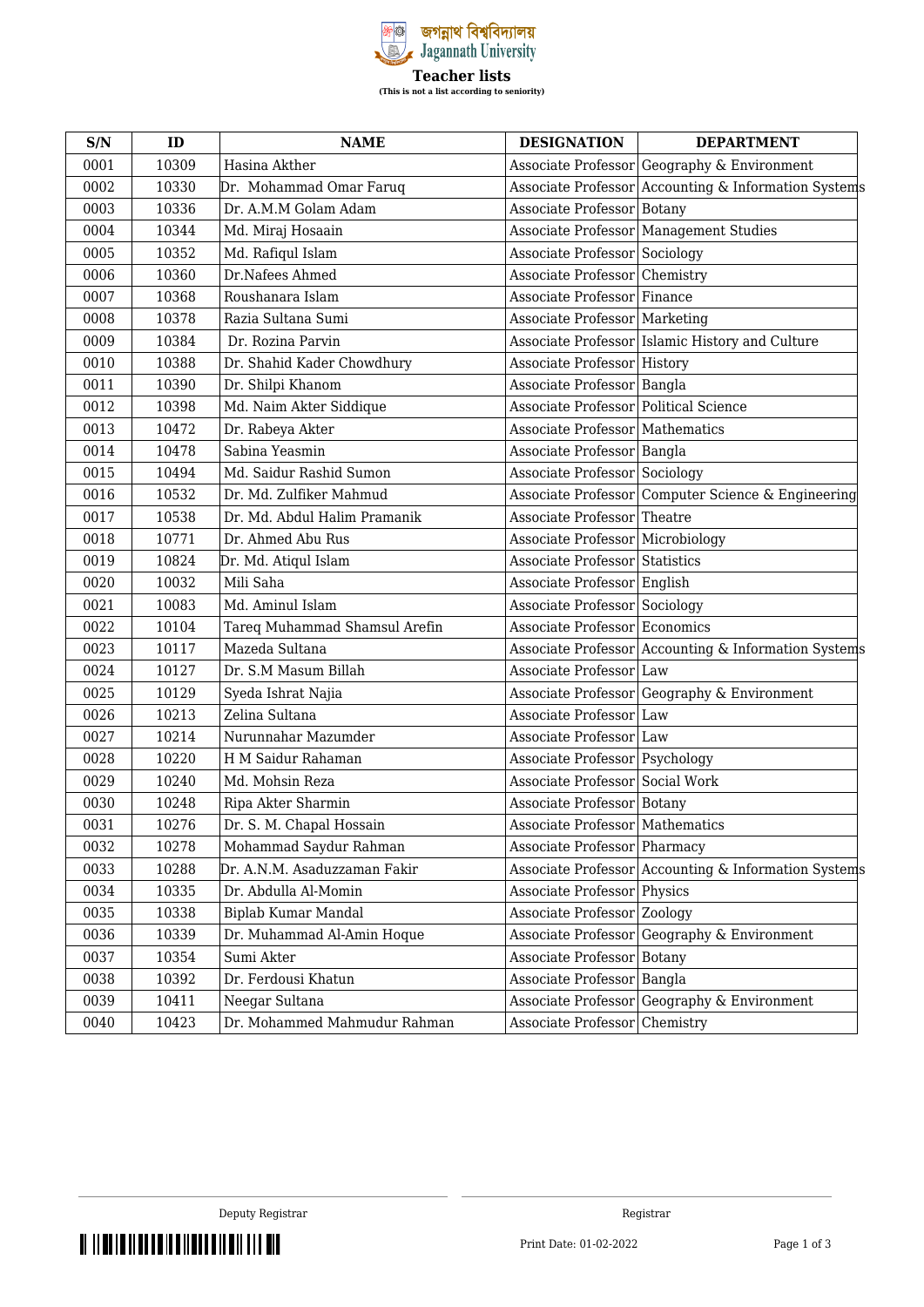| 10428<br>Taslima Akther<br>Associate Professor Accounting & Information Systems<br>0041<br>0042<br>10432<br>Md. Shahidul Islam<br>Associate Professor Law<br>0043<br>10442<br>Muhammad Saleh Uddin<br>Associate Professor Islamic Studies<br>0044<br>Munira Sultana<br>Associate Professor Economics<br>10450<br>0045<br>Md. Abdus Samad<br>10456<br>Associate Professor History<br>0046<br>10471<br>Dr. Solima Khanam<br>Associate Professor   Mathematics<br>Associate Professor Public Administration<br>0047<br>Md. Mafizur Rahman<br>10506<br>Farhana Islam Khan<br>0048<br>10527<br>Associate Professor Botany<br>0049<br>10547<br>Dr. Muhammad Rajibul Haque Akanda<br>Associate Professor Chemistry<br>Dr. Habibon Naher<br>0050<br>10553<br>Associate Professor Zoology<br>0051<br>10554<br>Dr.Mst. Ummay Habiba Khatun<br>Associate Professor Zoology<br>0052<br>10557<br>Afroza Sultana<br>Associate Professor Zoology<br>Dr. Sumiya Ahmed<br>0053<br>10559<br>Associate Professor Zoology<br>Dr. Joyanta Kumar Saha<br>0054<br>10563<br>Associate Professor Chemistry<br>Selina Sharmin<br>Associate Professor Computer Science & Engineering<br>0055<br>10564<br>0056<br>10570<br>Md. Manowarul Islam<br>Associate Professor Computer Science & Engineering<br>10618<br>0057<br>Dr. Md. Delwar hossain<br>Associate Professor Chemistry<br>Associate Professor Accounting & Information Systems<br>0058<br>10629<br>Dr. Shilpi Das<br>Associate Professor Biochemistry & Molecular Biology<br>0059<br>10734<br>Md. Rafiqul Islam<br>10269<br>Md. Ziaul Haque Shekh<br>Associate Professor Islamic History and Culture<br>0060<br>Tareq Hossain Khan<br>Associate Professor   Political Science<br>0061<br>10322<br>Mohammad Al Mamun<br>0062<br>10359<br>Associate Professor<br>Chemistry<br>0063<br>10370<br>Shaikh Masrick Hasan<br>Associate Professor Finance<br>0064<br>10408<br>Mohammad Majidur Rahman<br>Associate Professor Physics<br>0065<br>10468<br>Sanjida Khan<br>Associate Professor Psychology<br>Md. Ashraf Uddin<br>Associate Professor Computer Science & Engineering<br>0066<br>10571<br>0067<br>10594<br>Dr. Rumana Tasmin<br>Associate Professor Zoology<br>10617<br>Jewel Kumar Saha<br>Associate Professor Physics<br>0068<br>Associate Professor Land Management and Law<br>0069<br>10751<br>Dr. Shamin Aktar<br>0070<br>10885<br>Dr. Md. Zahid Hassan<br>Associate Professor Genetic Engineering & Biotechnology<br>0071<br>10358<br>Dr. Sidhartha Bhowmick<br>Associate Professor   Mathematics<br>0072<br>10366<br>Dr. Samsad Afrin Himi<br>Associate Professor Psychology<br>0073<br>10523<br>Nusrat Sultana<br>Associate Professor Botany<br>0074<br>10434<br>Dr. Md. Ibrahim Khalil<br>Associate Professor Islamic Studies<br>0075<br>10017<br>Tahmina Ahmed<br><b>Assistant Professor</b><br>Economics<br>0076<br>10082<br>Dr. Parvin Akhter<br><b>Assistant Professor</b><br>Philosophy<br>0077<br>10196<br>Abdul Momen<br><b>Assistant Professor</b><br>Islamic History and Culture<br>0078<br>Md. Nurul Huda<br><b>Assistant Professor</b><br>Mathematics<br>10209 |
|---------------------------------------------------------------------------------------------------------------------------------------------------------------------------------------------------------------------------------------------------------------------------------------------------------------------------------------------------------------------------------------------------------------------------------------------------------------------------------------------------------------------------------------------------------------------------------------------------------------------------------------------------------------------------------------------------------------------------------------------------------------------------------------------------------------------------------------------------------------------------------------------------------------------------------------------------------------------------------------------------------------------------------------------------------------------------------------------------------------------------------------------------------------------------------------------------------------------------------------------------------------------------------------------------------------------------------------------------------------------------------------------------------------------------------------------------------------------------------------------------------------------------------------------------------------------------------------------------------------------------------------------------------------------------------------------------------------------------------------------------------------------------------------------------------------------------------------------------------------------------------------------------------------------------------------------------------------------------------------------------------------------------------------------------------------------------------------------------------------------------------------------------------------------------------------------------------------------------------------------------------------------------------------------------------------------------------------------------------------------------------------------------------------------------------------------------------------------------------------------------------------------------------------------------------------------------------------------------------------------------------------------------------------------------------------------------------------------------------------------------------------------------------------------------------------------------------------------------------------------------------------------------------------------------------------------------------------------------------------------------------------------------------------------------------------------------------------------------------------------|
|                                                                                                                                                                                                                                                                                                                                                                                                                                                                                                                                                                                                                                                                                                                                                                                                                                                                                                                                                                                                                                                                                                                                                                                                                                                                                                                                                                                                                                                                                                                                                                                                                                                                                                                                                                                                                                                                                                                                                                                                                                                                                                                                                                                                                                                                                                                                                                                                                                                                                                                                                                                                                                                                                                                                                                                                                                                                                                                                                                                                                                                                                                                     |
|                                                                                                                                                                                                                                                                                                                                                                                                                                                                                                                                                                                                                                                                                                                                                                                                                                                                                                                                                                                                                                                                                                                                                                                                                                                                                                                                                                                                                                                                                                                                                                                                                                                                                                                                                                                                                                                                                                                                                                                                                                                                                                                                                                                                                                                                                                                                                                                                                                                                                                                                                                                                                                                                                                                                                                                                                                                                                                                                                                                                                                                                                                                     |
|                                                                                                                                                                                                                                                                                                                                                                                                                                                                                                                                                                                                                                                                                                                                                                                                                                                                                                                                                                                                                                                                                                                                                                                                                                                                                                                                                                                                                                                                                                                                                                                                                                                                                                                                                                                                                                                                                                                                                                                                                                                                                                                                                                                                                                                                                                                                                                                                                                                                                                                                                                                                                                                                                                                                                                                                                                                                                                                                                                                                                                                                                                                     |
|                                                                                                                                                                                                                                                                                                                                                                                                                                                                                                                                                                                                                                                                                                                                                                                                                                                                                                                                                                                                                                                                                                                                                                                                                                                                                                                                                                                                                                                                                                                                                                                                                                                                                                                                                                                                                                                                                                                                                                                                                                                                                                                                                                                                                                                                                                                                                                                                                                                                                                                                                                                                                                                                                                                                                                                                                                                                                                                                                                                                                                                                                                                     |
|                                                                                                                                                                                                                                                                                                                                                                                                                                                                                                                                                                                                                                                                                                                                                                                                                                                                                                                                                                                                                                                                                                                                                                                                                                                                                                                                                                                                                                                                                                                                                                                                                                                                                                                                                                                                                                                                                                                                                                                                                                                                                                                                                                                                                                                                                                                                                                                                                                                                                                                                                                                                                                                                                                                                                                                                                                                                                                                                                                                                                                                                                                                     |
|                                                                                                                                                                                                                                                                                                                                                                                                                                                                                                                                                                                                                                                                                                                                                                                                                                                                                                                                                                                                                                                                                                                                                                                                                                                                                                                                                                                                                                                                                                                                                                                                                                                                                                                                                                                                                                                                                                                                                                                                                                                                                                                                                                                                                                                                                                                                                                                                                                                                                                                                                                                                                                                                                                                                                                                                                                                                                                                                                                                                                                                                                                                     |
|                                                                                                                                                                                                                                                                                                                                                                                                                                                                                                                                                                                                                                                                                                                                                                                                                                                                                                                                                                                                                                                                                                                                                                                                                                                                                                                                                                                                                                                                                                                                                                                                                                                                                                                                                                                                                                                                                                                                                                                                                                                                                                                                                                                                                                                                                                                                                                                                                                                                                                                                                                                                                                                                                                                                                                                                                                                                                                                                                                                                                                                                                                                     |
|                                                                                                                                                                                                                                                                                                                                                                                                                                                                                                                                                                                                                                                                                                                                                                                                                                                                                                                                                                                                                                                                                                                                                                                                                                                                                                                                                                                                                                                                                                                                                                                                                                                                                                                                                                                                                                                                                                                                                                                                                                                                                                                                                                                                                                                                                                                                                                                                                                                                                                                                                                                                                                                                                                                                                                                                                                                                                                                                                                                                                                                                                                                     |
|                                                                                                                                                                                                                                                                                                                                                                                                                                                                                                                                                                                                                                                                                                                                                                                                                                                                                                                                                                                                                                                                                                                                                                                                                                                                                                                                                                                                                                                                                                                                                                                                                                                                                                                                                                                                                                                                                                                                                                                                                                                                                                                                                                                                                                                                                                                                                                                                                                                                                                                                                                                                                                                                                                                                                                                                                                                                                                                                                                                                                                                                                                                     |
|                                                                                                                                                                                                                                                                                                                                                                                                                                                                                                                                                                                                                                                                                                                                                                                                                                                                                                                                                                                                                                                                                                                                                                                                                                                                                                                                                                                                                                                                                                                                                                                                                                                                                                                                                                                                                                                                                                                                                                                                                                                                                                                                                                                                                                                                                                                                                                                                                                                                                                                                                                                                                                                                                                                                                                                                                                                                                                                                                                                                                                                                                                                     |
|                                                                                                                                                                                                                                                                                                                                                                                                                                                                                                                                                                                                                                                                                                                                                                                                                                                                                                                                                                                                                                                                                                                                                                                                                                                                                                                                                                                                                                                                                                                                                                                                                                                                                                                                                                                                                                                                                                                                                                                                                                                                                                                                                                                                                                                                                                                                                                                                                                                                                                                                                                                                                                                                                                                                                                                                                                                                                                                                                                                                                                                                                                                     |
|                                                                                                                                                                                                                                                                                                                                                                                                                                                                                                                                                                                                                                                                                                                                                                                                                                                                                                                                                                                                                                                                                                                                                                                                                                                                                                                                                                                                                                                                                                                                                                                                                                                                                                                                                                                                                                                                                                                                                                                                                                                                                                                                                                                                                                                                                                                                                                                                                                                                                                                                                                                                                                                                                                                                                                                                                                                                                                                                                                                                                                                                                                                     |
|                                                                                                                                                                                                                                                                                                                                                                                                                                                                                                                                                                                                                                                                                                                                                                                                                                                                                                                                                                                                                                                                                                                                                                                                                                                                                                                                                                                                                                                                                                                                                                                                                                                                                                                                                                                                                                                                                                                                                                                                                                                                                                                                                                                                                                                                                                                                                                                                                                                                                                                                                                                                                                                                                                                                                                                                                                                                                                                                                                                                                                                                                                                     |
|                                                                                                                                                                                                                                                                                                                                                                                                                                                                                                                                                                                                                                                                                                                                                                                                                                                                                                                                                                                                                                                                                                                                                                                                                                                                                                                                                                                                                                                                                                                                                                                                                                                                                                                                                                                                                                                                                                                                                                                                                                                                                                                                                                                                                                                                                                                                                                                                                                                                                                                                                                                                                                                                                                                                                                                                                                                                                                                                                                                                                                                                                                                     |
|                                                                                                                                                                                                                                                                                                                                                                                                                                                                                                                                                                                                                                                                                                                                                                                                                                                                                                                                                                                                                                                                                                                                                                                                                                                                                                                                                                                                                                                                                                                                                                                                                                                                                                                                                                                                                                                                                                                                                                                                                                                                                                                                                                                                                                                                                                                                                                                                                                                                                                                                                                                                                                                                                                                                                                                                                                                                                                                                                                                                                                                                                                                     |
|                                                                                                                                                                                                                                                                                                                                                                                                                                                                                                                                                                                                                                                                                                                                                                                                                                                                                                                                                                                                                                                                                                                                                                                                                                                                                                                                                                                                                                                                                                                                                                                                                                                                                                                                                                                                                                                                                                                                                                                                                                                                                                                                                                                                                                                                                                                                                                                                                                                                                                                                                                                                                                                                                                                                                                                                                                                                                                                                                                                                                                                                                                                     |
|                                                                                                                                                                                                                                                                                                                                                                                                                                                                                                                                                                                                                                                                                                                                                                                                                                                                                                                                                                                                                                                                                                                                                                                                                                                                                                                                                                                                                                                                                                                                                                                                                                                                                                                                                                                                                                                                                                                                                                                                                                                                                                                                                                                                                                                                                                                                                                                                                                                                                                                                                                                                                                                                                                                                                                                                                                                                                                                                                                                                                                                                                                                     |
|                                                                                                                                                                                                                                                                                                                                                                                                                                                                                                                                                                                                                                                                                                                                                                                                                                                                                                                                                                                                                                                                                                                                                                                                                                                                                                                                                                                                                                                                                                                                                                                                                                                                                                                                                                                                                                                                                                                                                                                                                                                                                                                                                                                                                                                                                                                                                                                                                                                                                                                                                                                                                                                                                                                                                                                                                                                                                                                                                                                                                                                                                                                     |
|                                                                                                                                                                                                                                                                                                                                                                                                                                                                                                                                                                                                                                                                                                                                                                                                                                                                                                                                                                                                                                                                                                                                                                                                                                                                                                                                                                                                                                                                                                                                                                                                                                                                                                                                                                                                                                                                                                                                                                                                                                                                                                                                                                                                                                                                                                                                                                                                                                                                                                                                                                                                                                                                                                                                                                                                                                                                                                                                                                                                                                                                                                                     |
|                                                                                                                                                                                                                                                                                                                                                                                                                                                                                                                                                                                                                                                                                                                                                                                                                                                                                                                                                                                                                                                                                                                                                                                                                                                                                                                                                                                                                                                                                                                                                                                                                                                                                                                                                                                                                                                                                                                                                                                                                                                                                                                                                                                                                                                                                                                                                                                                                                                                                                                                                                                                                                                                                                                                                                                                                                                                                                                                                                                                                                                                                                                     |
|                                                                                                                                                                                                                                                                                                                                                                                                                                                                                                                                                                                                                                                                                                                                                                                                                                                                                                                                                                                                                                                                                                                                                                                                                                                                                                                                                                                                                                                                                                                                                                                                                                                                                                                                                                                                                                                                                                                                                                                                                                                                                                                                                                                                                                                                                                                                                                                                                                                                                                                                                                                                                                                                                                                                                                                                                                                                                                                                                                                                                                                                                                                     |
|                                                                                                                                                                                                                                                                                                                                                                                                                                                                                                                                                                                                                                                                                                                                                                                                                                                                                                                                                                                                                                                                                                                                                                                                                                                                                                                                                                                                                                                                                                                                                                                                                                                                                                                                                                                                                                                                                                                                                                                                                                                                                                                                                                                                                                                                                                                                                                                                                                                                                                                                                                                                                                                                                                                                                                                                                                                                                                                                                                                                                                                                                                                     |
|                                                                                                                                                                                                                                                                                                                                                                                                                                                                                                                                                                                                                                                                                                                                                                                                                                                                                                                                                                                                                                                                                                                                                                                                                                                                                                                                                                                                                                                                                                                                                                                                                                                                                                                                                                                                                                                                                                                                                                                                                                                                                                                                                                                                                                                                                                                                                                                                                                                                                                                                                                                                                                                                                                                                                                                                                                                                                                                                                                                                                                                                                                                     |
|                                                                                                                                                                                                                                                                                                                                                                                                                                                                                                                                                                                                                                                                                                                                                                                                                                                                                                                                                                                                                                                                                                                                                                                                                                                                                                                                                                                                                                                                                                                                                                                                                                                                                                                                                                                                                                                                                                                                                                                                                                                                                                                                                                                                                                                                                                                                                                                                                                                                                                                                                                                                                                                                                                                                                                                                                                                                                                                                                                                                                                                                                                                     |
|                                                                                                                                                                                                                                                                                                                                                                                                                                                                                                                                                                                                                                                                                                                                                                                                                                                                                                                                                                                                                                                                                                                                                                                                                                                                                                                                                                                                                                                                                                                                                                                                                                                                                                                                                                                                                                                                                                                                                                                                                                                                                                                                                                                                                                                                                                                                                                                                                                                                                                                                                                                                                                                                                                                                                                                                                                                                                                                                                                                                                                                                                                                     |
|                                                                                                                                                                                                                                                                                                                                                                                                                                                                                                                                                                                                                                                                                                                                                                                                                                                                                                                                                                                                                                                                                                                                                                                                                                                                                                                                                                                                                                                                                                                                                                                                                                                                                                                                                                                                                                                                                                                                                                                                                                                                                                                                                                                                                                                                                                                                                                                                                                                                                                                                                                                                                                                                                                                                                                                                                                                                                                                                                                                                                                                                                                                     |
|                                                                                                                                                                                                                                                                                                                                                                                                                                                                                                                                                                                                                                                                                                                                                                                                                                                                                                                                                                                                                                                                                                                                                                                                                                                                                                                                                                                                                                                                                                                                                                                                                                                                                                                                                                                                                                                                                                                                                                                                                                                                                                                                                                                                                                                                                                                                                                                                                                                                                                                                                                                                                                                                                                                                                                                                                                                                                                                                                                                                                                                                                                                     |
|                                                                                                                                                                                                                                                                                                                                                                                                                                                                                                                                                                                                                                                                                                                                                                                                                                                                                                                                                                                                                                                                                                                                                                                                                                                                                                                                                                                                                                                                                                                                                                                                                                                                                                                                                                                                                                                                                                                                                                                                                                                                                                                                                                                                                                                                                                                                                                                                                                                                                                                                                                                                                                                                                                                                                                                                                                                                                                                                                                                                                                                                                                                     |
|                                                                                                                                                                                                                                                                                                                                                                                                                                                                                                                                                                                                                                                                                                                                                                                                                                                                                                                                                                                                                                                                                                                                                                                                                                                                                                                                                                                                                                                                                                                                                                                                                                                                                                                                                                                                                                                                                                                                                                                                                                                                                                                                                                                                                                                                                                                                                                                                                                                                                                                                                                                                                                                                                                                                                                                                                                                                                                                                                                                                                                                                                                                     |
|                                                                                                                                                                                                                                                                                                                                                                                                                                                                                                                                                                                                                                                                                                                                                                                                                                                                                                                                                                                                                                                                                                                                                                                                                                                                                                                                                                                                                                                                                                                                                                                                                                                                                                                                                                                                                                                                                                                                                                                                                                                                                                                                                                                                                                                                                                                                                                                                                                                                                                                                                                                                                                                                                                                                                                                                                                                                                                                                                                                                                                                                                                                     |
|                                                                                                                                                                                                                                                                                                                                                                                                                                                                                                                                                                                                                                                                                                                                                                                                                                                                                                                                                                                                                                                                                                                                                                                                                                                                                                                                                                                                                                                                                                                                                                                                                                                                                                                                                                                                                                                                                                                                                                                                                                                                                                                                                                                                                                                                                                                                                                                                                                                                                                                                                                                                                                                                                                                                                                                                                                                                                                                                                                                                                                                                                                                     |
|                                                                                                                                                                                                                                                                                                                                                                                                                                                                                                                                                                                                                                                                                                                                                                                                                                                                                                                                                                                                                                                                                                                                                                                                                                                                                                                                                                                                                                                                                                                                                                                                                                                                                                                                                                                                                                                                                                                                                                                                                                                                                                                                                                                                                                                                                                                                                                                                                                                                                                                                                                                                                                                                                                                                                                                                                                                                                                                                                                                                                                                                                                                     |
|                                                                                                                                                                                                                                                                                                                                                                                                                                                                                                                                                                                                                                                                                                                                                                                                                                                                                                                                                                                                                                                                                                                                                                                                                                                                                                                                                                                                                                                                                                                                                                                                                                                                                                                                                                                                                                                                                                                                                                                                                                                                                                                                                                                                                                                                                                                                                                                                                                                                                                                                                                                                                                                                                                                                                                                                                                                                                                                                                                                                                                                                                                                     |
|                                                                                                                                                                                                                                                                                                                                                                                                                                                                                                                                                                                                                                                                                                                                                                                                                                                                                                                                                                                                                                                                                                                                                                                                                                                                                                                                                                                                                                                                                                                                                                                                                                                                                                                                                                                                                                                                                                                                                                                                                                                                                                                                                                                                                                                                                                                                                                                                                                                                                                                                                                                                                                                                                                                                                                                                                                                                                                                                                                                                                                                                                                                     |
|                                                                                                                                                                                                                                                                                                                                                                                                                                                                                                                                                                                                                                                                                                                                                                                                                                                                                                                                                                                                                                                                                                                                                                                                                                                                                                                                                                                                                                                                                                                                                                                                                                                                                                                                                                                                                                                                                                                                                                                                                                                                                                                                                                                                                                                                                                                                                                                                                                                                                                                                                                                                                                                                                                                                                                                                                                                                                                                                                                                                                                                                                                                     |
|                                                                                                                                                                                                                                                                                                                                                                                                                                                                                                                                                                                                                                                                                                                                                                                                                                                                                                                                                                                                                                                                                                                                                                                                                                                                                                                                                                                                                                                                                                                                                                                                                                                                                                                                                                                                                                                                                                                                                                                                                                                                                                                                                                                                                                                                                                                                                                                                                                                                                                                                                                                                                                                                                                                                                                                                                                                                                                                                                                                                                                                                                                                     |
|                                                                                                                                                                                                                                                                                                                                                                                                                                                                                                                                                                                                                                                                                                                                                                                                                                                                                                                                                                                                                                                                                                                                                                                                                                                                                                                                                                                                                                                                                                                                                                                                                                                                                                                                                                                                                                                                                                                                                                                                                                                                                                                                                                                                                                                                                                                                                                                                                                                                                                                                                                                                                                                                                                                                                                                                                                                                                                                                                                                                                                                                                                                     |
|                                                                                                                                                                                                                                                                                                                                                                                                                                                                                                                                                                                                                                                                                                                                                                                                                                                                                                                                                                                                                                                                                                                                                                                                                                                                                                                                                                                                                                                                                                                                                                                                                                                                                                                                                                                                                                                                                                                                                                                                                                                                                                                                                                                                                                                                                                                                                                                                                                                                                                                                                                                                                                                                                                                                                                                                                                                                                                                                                                                                                                                                                                                     |
| 0079<br>10212<br>Ahmed Ehsanul Kabir<br>Assistant Professor   Law                                                                                                                                                                                                                                                                                                                                                                                                                                                                                                                                                                                                                                                                                                                                                                                                                                                                                                                                                                                                                                                                                                                                                                                                                                                                                                                                                                                                                                                                                                                                                                                                                                                                                                                                                                                                                                                                                                                                                                                                                                                                                                                                                                                                                                                                                                                                                                                                                                                                                                                                                                                                                                                                                                                                                                                                                                                                                                                                                                                                                                                   |
| 0080<br>10216<br>Munira Jahan Sumi<br><b>Assistant Professor</b><br>Law                                                                                                                                                                                                                                                                                                                                                                                                                                                                                                                                                                                                                                                                                                                                                                                                                                                                                                                                                                                                                                                                                                                                                                                                                                                                                                                                                                                                                                                                                                                                                                                                                                                                                                                                                                                                                                                                                                                                                                                                                                                                                                                                                                                                                                                                                                                                                                                                                                                                                                                                                                                                                                                                                                                                                                                                                                                                                                                                                                                                                                             |
| Farzana Ahmed (2)<br>0081<br>10218<br>Assistant Professor<br>Psychology                                                                                                                                                                                                                                                                                                                                                                                                                                                                                                                                                                                                                                                                                                                                                                                                                                                                                                                                                                                                                                                                                                                                                                                                                                                                                                                                                                                                                                                                                                                                                                                                                                                                                                                                                                                                                                                                                                                                                                                                                                                                                                                                                                                                                                                                                                                                                                                                                                                                                                                                                                                                                                                                                                                                                                                                                                                                                                                                                                                                                                             |
| 0082<br>Md. Nore Nobi Nirobe<br>10219<br>Assistant Professor<br>Psychology                                                                                                                                                                                                                                                                                                                                                                                                                                                                                                                                                                                                                                                                                                                                                                                                                                                                                                                                                                                                                                                                                                                                                                                                                                                                                                                                                                                                                                                                                                                                                                                                                                                                                                                                                                                                                                                                                                                                                                                                                                                                                                                                                                                                                                                                                                                                                                                                                                                                                                                                                                                                                                                                                                                                                                                                                                                                                                                                                                                                                                          |
| 0083<br>10223<br>Md. Zobayer Bin Amir<br><b>Assistant Professor</b><br>Economics                                                                                                                                                                                                                                                                                                                                                                                                                                                                                                                                                                                                                                                                                                                                                                                                                                                                                                                                                                                                                                                                                                                                                                                                                                                                                                                                                                                                                                                                                                                                                                                                                                                                                                                                                                                                                                                                                                                                                                                                                                                                                                                                                                                                                                                                                                                                                                                                                                                                                                                                                                                                                                                                                                                                                                                                                                                                                                                                                                                                                                    |
| Abonti Mehtaz<br>0084<br>10235<br><b>Assistant Professor</b><br>Mass Communication and Journalism                                                                                                                                                                                                                                                                                                                                                                                                                                                                                                                                                                                                                                                                                                                                                                                                                                                                                                                                                                                                                                                                                                                                                                                                                                                                                                                                                                                                                                                                                                                                                                                                                                                                                                                                                                                                                                                                                                                                                                                                                                                                                                                                                                                                                                                                                                                                                                                                                                                                                                                                                                                                                                                                                                                                                                                                                                                                                                                                                                                                                   |
| Bushra Zaman<br>0085<br>10242<br>Social Work<br><b>Assistant Professor</b>                                                                                                                                                                                                                                                                                                                                                                                                                                                                                                                                                                                                                                                                                                                                                                                                                                                                                                                                                                                                                                                                                                                                                                                                                                                                                                                                                                                                                                                                                                                                                                                                                                                                                                                                                                                                                                                                                                                                                                                                                                                                                                                                                                                                                                                                                                                                                                                                                                                                                                                                                                                                                                                                                                                                                                                                                                                                                                                                                                                                                                          |